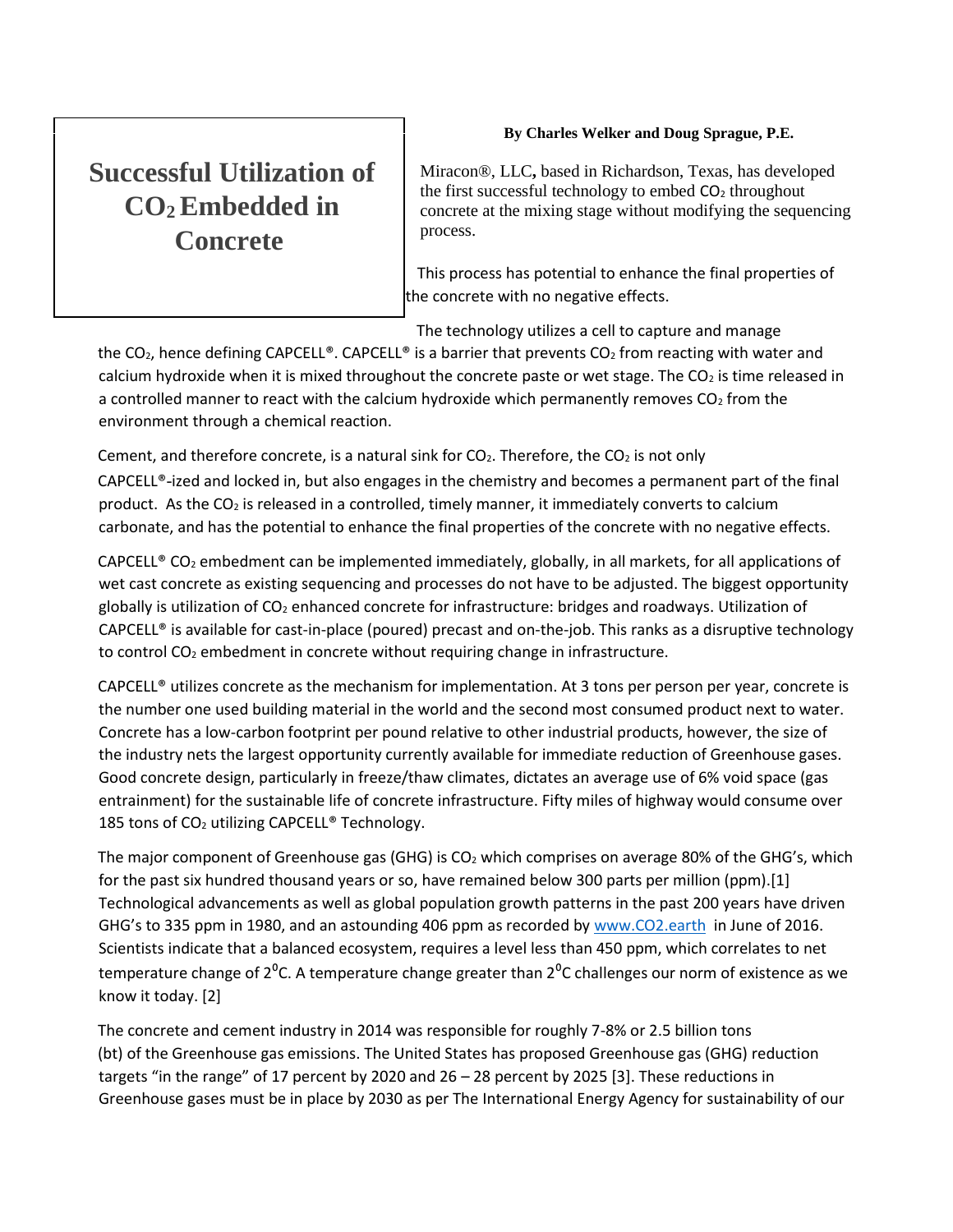planet. In addition, the advancement of the middle class in areas such as China and India impose an additional demand for concrete and other cementitious products. CAPCELL® enables a significant and quantitative reduction of carbon dioxide  $(CO<sub>2</sub>)$  in our earth's atmosphere, thus lowering Greenhouse gases.

# **The Concrete Industry Today**

Concrete applications are as numerous and diverse as restaurants within a large city. They range from infrastructure, such as roads and bridges, to precast buildings, components for housing, playgrounds, chemical plants and soil stabilization applications. Much of the industry is fragmented and not regulated. The Infrastructure segment, such as roads and bridges, in the United States comprise over 50% of the concrete usage today. This infrastructure segment is typically regulated and, therefore highly influenced by several governing bodies including ACI, ASTM, state government agencies (e.g. city, state and Federal D.O.T.'s, Tollway authorities) as well as the Federal Highway Administration (FHWA). These agencies look to set requirements that have inherent safety considerations for placement and utilization of concrete for infrastructure purposes. These agencies, when engaged, look to specify and monitor concrete's key properties such as strength (compressive and flexural) and sustainability (durability).

Utilizing good science and tested mix designs enables the industry to satisfy the above key properties and reduce the use of carbon footprint products such as cement thereby reducing the Greenhouse gases and CO<sub>2</sub> emissions.

# **Utilization of CO<sup>2</sup> in Concrete**

 $CO<sub>2</sub>$  can potentially have a significant positive impact on the above mentioned key design properties of strength and sustainability. However, as current best-practice know-how stands today, when  $CO<sub>2</sub>$  is introduced into normal wet cast concrete manufacturing/ mixing process, rapid adsorption of  $CO<sub>2</sub>$  causes development of carbonic acid and excess heat which can lead to flash setting and less than optimal properties for the final concrete including reduced life span. An alternative approach to introducing CO<sub>2</sub> into wet cast concrete is now available via CAPCELL® technology which embeds  $CO<sub>2</sub>$  as it is introduced into wet/plastic concrete. This process does not interfere with any of the desirable wet/plastic stage properties, such as slump/flow, since the release of the  $CO<sub>2</sub>$  occurs after the concrete is placed.

Production of cement, a primary constituent of concrete, utilizes a process where products such as limestone and sand are heated to 1450˚C. Upon cooling, this material is then ground, and gypsum is added to control the rate of (concrete) setting. This deliberate process generates  $CO<sub>2</sub>$  in the following manner:

- $\cdot$  CO<sub>2</sub> is released when the limestone is heated
- $\cdot$  CO<sub>2</sub> is generated by burning fossil fuels to heat the kiln
- $CO<sub>2</sub>$  is also generated to create the electricity in the production process and direct fuel consumed for transportation and hauling of materials.

Based on the above, there are five areas of opportunity to reduce CO<sub>2</sub> production in the concrete industry:

1. Reduction in the use of Portland Cement and allowing for optimized use of Supplementary Cementitious Materials. (SCM's)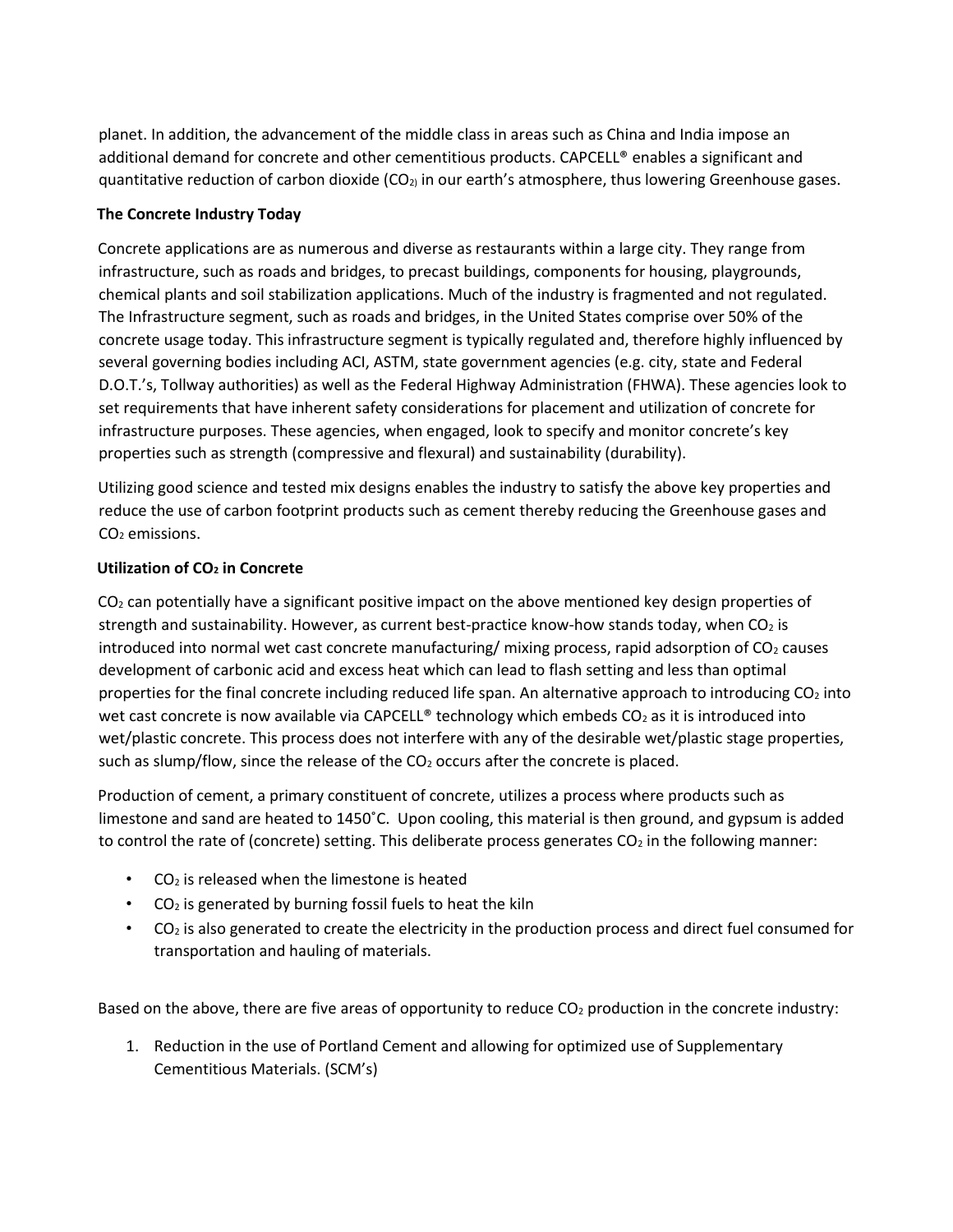- 2. Removing and then recycling and consuming  $CO<sub>2</sub>$  in everyday concrete as well as high performance concrete
- 3. \*\*\*Reduction of the use of limestone or similar products that break down and release  $CO<sub>2</sub>$
- 4. \*\*\*Reduction of fossil based fuels to drive the kiln
- 5. \*\*\*Reduction of transport of materials

\*\*\*Items 3-5 have significant opportunities but are outside the scope and direction of this paper. Therefore, we will focus on 1 & 2.

# **Polymer based air entrainment systems (PBAES)**

CAPCELL® is designed to enable the use of existing mix designs, products and infrastructure. Current and historical use of  $CO<sub>2</sub>$  enhanced concrete requires a significant cost increase due to the requirement of special concrete mixing/manufacturing chambers and/or special curing chambers and/or certain types of precast concrete. CAPCELL® enables all wet cast applications

 $-$  precast and transit mix - to be cast in place. Therefore, highways and bridges can now utilize CO<sub>2</sub> enhanced concrete without any modifications to the sequencing or mixing process. This immediately results in lower impact on the environment.

Use of Polymer Based Air Entrainment Systems (PBAES) versus Surfactant Based Air Entrainment Systems (SBAES) enables a controlled, deliverable end-product with a designed amount of air or gas. This systematic approach enables concrete quality to be more predictable, and assuredly provides the pathway to a more sustainable end-product.

Typically designed and executed concrete mixes are quite appropriate for the embedment of  $CO<sub>2</sub>$  which directly correlates to reducing the  $CO<sub>2</sub>$  released into the atmosphere. Unlike other air entraining products (SBAES), CAPCELL® allows for SCM's to be used in higher replacement (for Portland Cement) quantities. The net effect of this can be lower Portland Cement, which impacts and lowers the carbon footprint of concrete. In addition, CAPCELL® is not impacted like SBAES's as they relate to use of fly ash as a replacement for Portland Cement in the blend. Therefore, the net amount of cementitious material remains the same since the volume of fly ash is optimized, the Portland Cement content can easily be lowered.

Examples: For the purposes of consistency, all calculations will utilize the following:

- A Cubic yard (yd<sup>3</sup>) of concrete is 27 cubic feet (ft<sup>3</sup>)
- CO<sub>2</sub> at Standard Temperature and Pressure (STP) weighs 0.123 lbs. / ft<sup>3</sup>
- $CO<sub>2</sub>$  CAPCELL®-ized weighs 0.456 lbs / ft<sup>3</sup>
- A cubic yard of concrete with  $6\%$  gas (CO<sub>2</sub>) entrainment weighs approximately 3800 lbs.
- Standard blend will use 400 lbs of Portland Cement per yd<sup>3</sup> of concrete
- USA cement usage for 2013 was 77 million metric tons
- Worldwide cement usage for 2013 was 4080 million metric tons

# *CO<sup>2</sup> Embedment in High Strength Applications*

Infrastructure design criteria normally dictates at least 6% air / gas entrainment.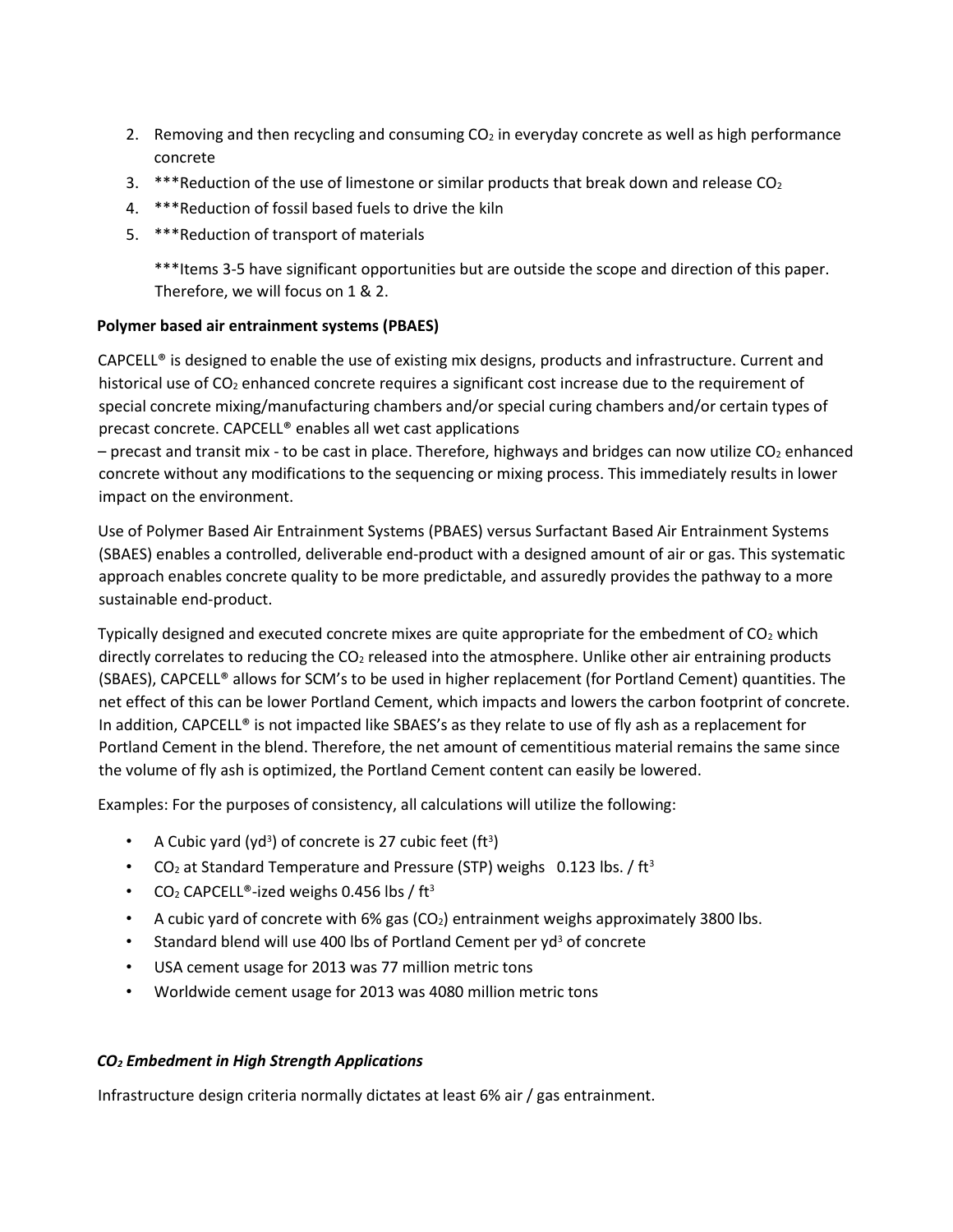At 6% gas entrainment:

Total gas = 27 ft<sup>3</sup>  $*$  6%

Total gas =  $1.62 \text{ ft}^3$ 

Weight of CO<sup>2</sup> per cubic yard of concrete

```
Weight of CO_2 = 1.62 ft<sup>3</sup> * 0.456 lbs. / ft<sup>3</sup>
```
Weight of  $CO<sub>2</sub> = 0.46$  lb/ft3

One lane-mile of highway

 $\Box$  1 lane, 12 feet wide per lane, 10 ft wide shoulder on the outside, 4 ft shoulder on the inside, 8 inch thick concrete, 5280 ft/mile

Concrete Volume per mile per lane

= [4 lanes \*12 ft/lane) + (2 shoulder \* (10+4) ft / shoulder set)] \* (5280 ft / mile \* 50 miles) \* (8 inches thick /12inches/ft)

Concrete Volume per 50 miles = [48 ft+28 ft ] \* [5280 \* 50] \* 8/12

Concrete Volume per mile =  $13,376,000$  ft<sup>3</sup>

CO<sup>2</sup> utilizing 0.46 lb / ft3 of concrete assuming 6% entrainment

=13,376.000 \* 6% \* 0.46

**= 369,178 lb of CO<sup>2</sup> consumed for 50 miles of highway** 

**= 185 Tons** 

# *Applications Using 35% to 70% Gas Entrainment*

Several applications currently exist that are ideal for utilizing 35% to 70% gas entrainment. One example is Controlled Low Strength Material (CLSM) or commonly known as Flowable Fill / Soil Stabilization. A second example is Fire Retardant and Insulating for high risk chemical plants. Ultralight concrete is often used to cover building structural beams in commercial construction where very low thermal conductivity is a must. Utilizing CAPCELL® with a  $CO<sub>2</sub>$  embedment level of 35% yields the following:

# **35% CO<sup>2</sup> Embedment of Structural Beam**

Volume of Concrete for one W 21\*62 \*\*\* beam with a cross sectional area of 18.3 in2, dimensions of 8.24" \* 21" \* 20 ft steel I-Beam coated with 4" of fireproofing concrete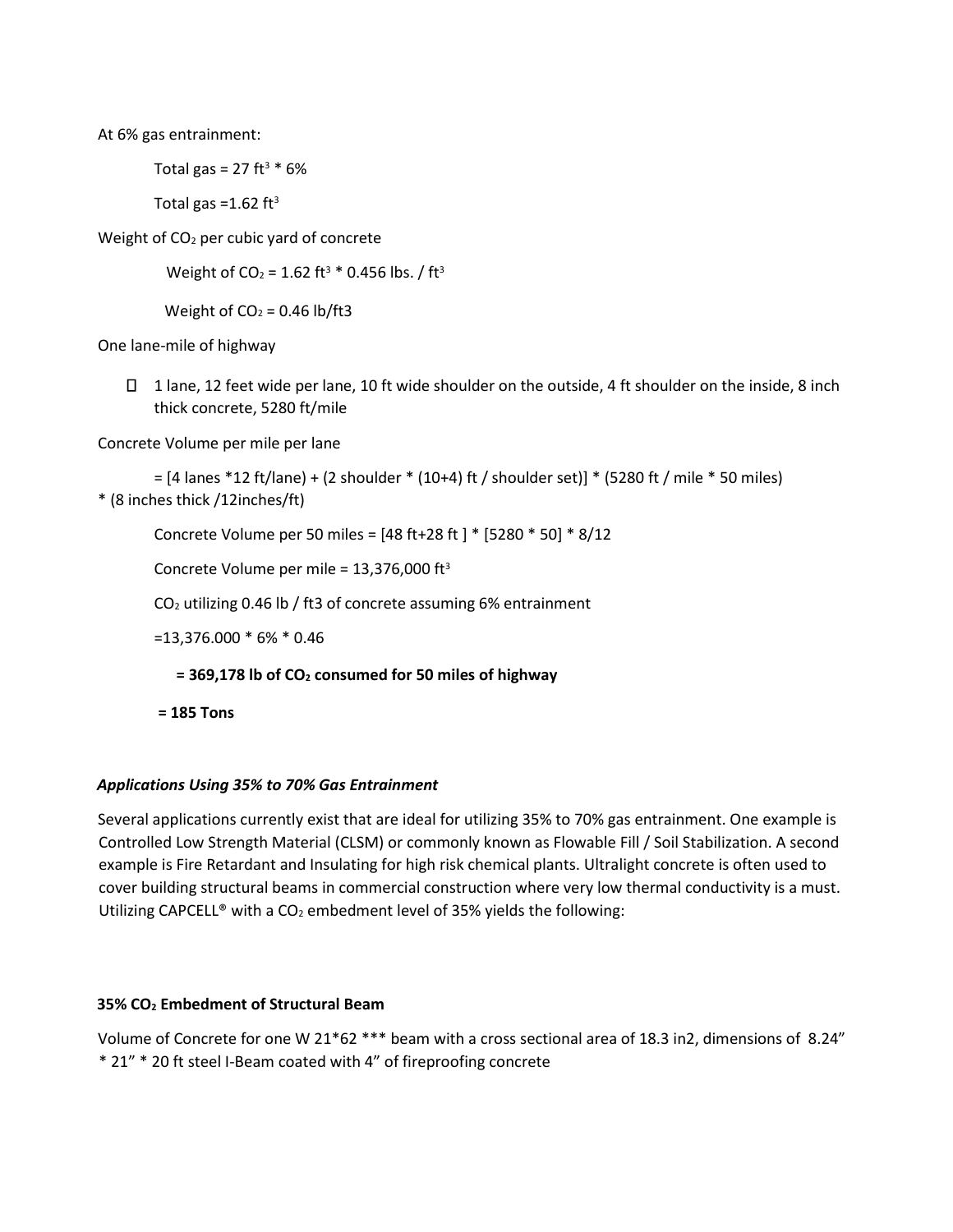in<sup>3</sup> concrete = {[(16.24") \* (29"] – [ 2 \* (12.2" \* 4")]- 18.3 in<sup>2</sup>} \* (20 ft\*12"/ft)  $= \{(471) - [98] - 18.3\} * 240"$  $= 85.358$  in<sup>3</sup> ft<sup>3</sup> of Concrete=  $49.4$  ft<sup>3</sup> Vol. of  $CO<sub>2</sub>$  = 49.4 ft<sup>3</sup> concrete \* 35%  $CO<sub>2</sub>$  $= 17.3$  ft<sup>3</sup> CO<sub>2</sub> Weight of CO<sub>2</sub> = 17.3 ft<sup>3</sup>  $*$  .46 lbs. / ft<sup>3</sup>





\*\*\*http://www.engineeringtoolbox.com/american-wide-flange-steel-beams-d\_1319.html

#### **United States Annually (6% Gas Entrainment)**

77 mT 10 year average cement consumption (mT - millions of metric tons - Tonnes) (PCA)

 $1.6 \text{ ft}^3/\text{yd}$ amount of  $CO<sub>2</sub>$  consumed at 6% per yd<sup>3</sup> of concrete (common for high strength concrete application - see above)

Cubic Yards of Concrete used each year in the United States  $yd^3$  concrete = (77 mT  $*$ 

1,000,000 tons/mT  $*$  2200 lb./ton)  $\div$  400 lb./yd<sup>3</sup>

 $= 423.5$  million yd<sup>3</sup> Concrete used

Therefore, the potential to reduce the  $CO<sub>2</sub>$  / Greenhouse gases per year through consumption in concrete is:

Weight of  $CO<sub>2</sub> = 0.74$  lbs. / yd<sup>3</sup> (from above)

Amount of CO<sub>2</sub> (tons) = 423.5 million yd<sup>3</sup> concrete \* 0.74 lbs. / yd<sup>3</sup> ÷ 2000 lbs. / ton

 $= 156,695$  tons of CO<sub>2</sub> per year

#### *The potential reduction of Greenhouse gases by utilizing CO<sup>2</sup> embedment is*

#### *Over 265 thousand tons per year.*

#### **Global Use, Annually (6% Gas Entrainment)**

The global use of cement is 53 times greater than that of the USA as per the National Ready Mix Concrete Association (NRMCA).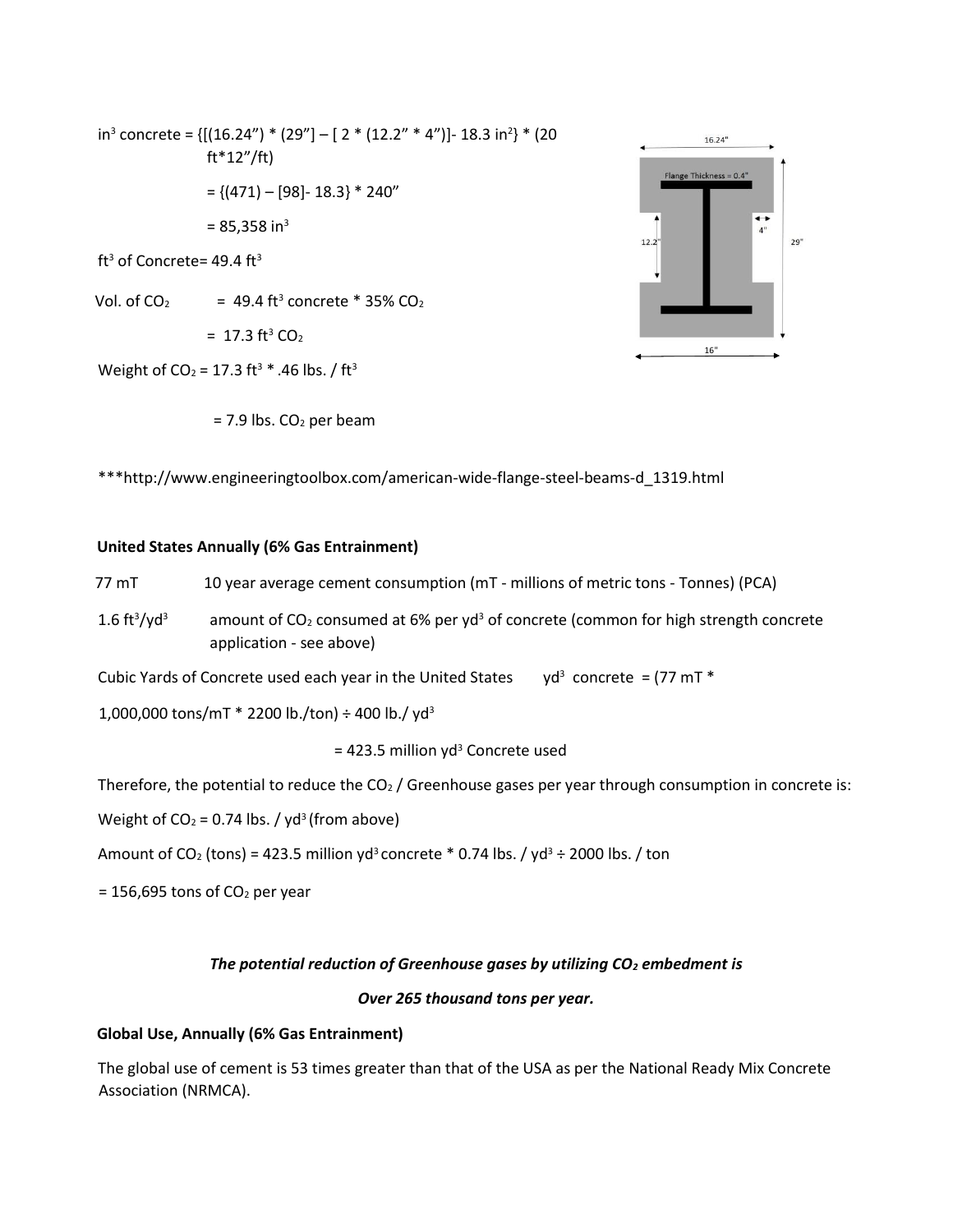Therefore, the potential consumption of CO2 globally per year is:

= 156,695 tons \* 53

= 8,304,835 tons

Using 6% for all gas entrainment is extremely conservative. Utilizing the Portland Cement Association average usage statistics for all concrete placed, including applications such as Controlled Low Strength Material (CLSM or Flowable Fill) and non-structural applications, yields a more accurate estimate to be:

# **= 14 million Tons of annual usage on a Global Scale.**

# *It is likely no other single industry or application, can have this impact on Greenhouse gases, in the short term.*

# *Testing of Cast in Place for CO<sup>2</sup> Embedded Concrete*

Miracon® has completed third party testing of CAPCELL® technologies for characterization of the physical and mechanical properties of the fabricated concrete specimens. Detailed petrographic evaluation was utilized to assess the impact of embedded CO<sub>2</sub> as compared to the control mixture made with compressed atmospheric air.

*Conclusively, no development of carbonic acid was found at any stage of the mixture evaluation as evidenced by petrographic analysis down to parts per billion (ppb).*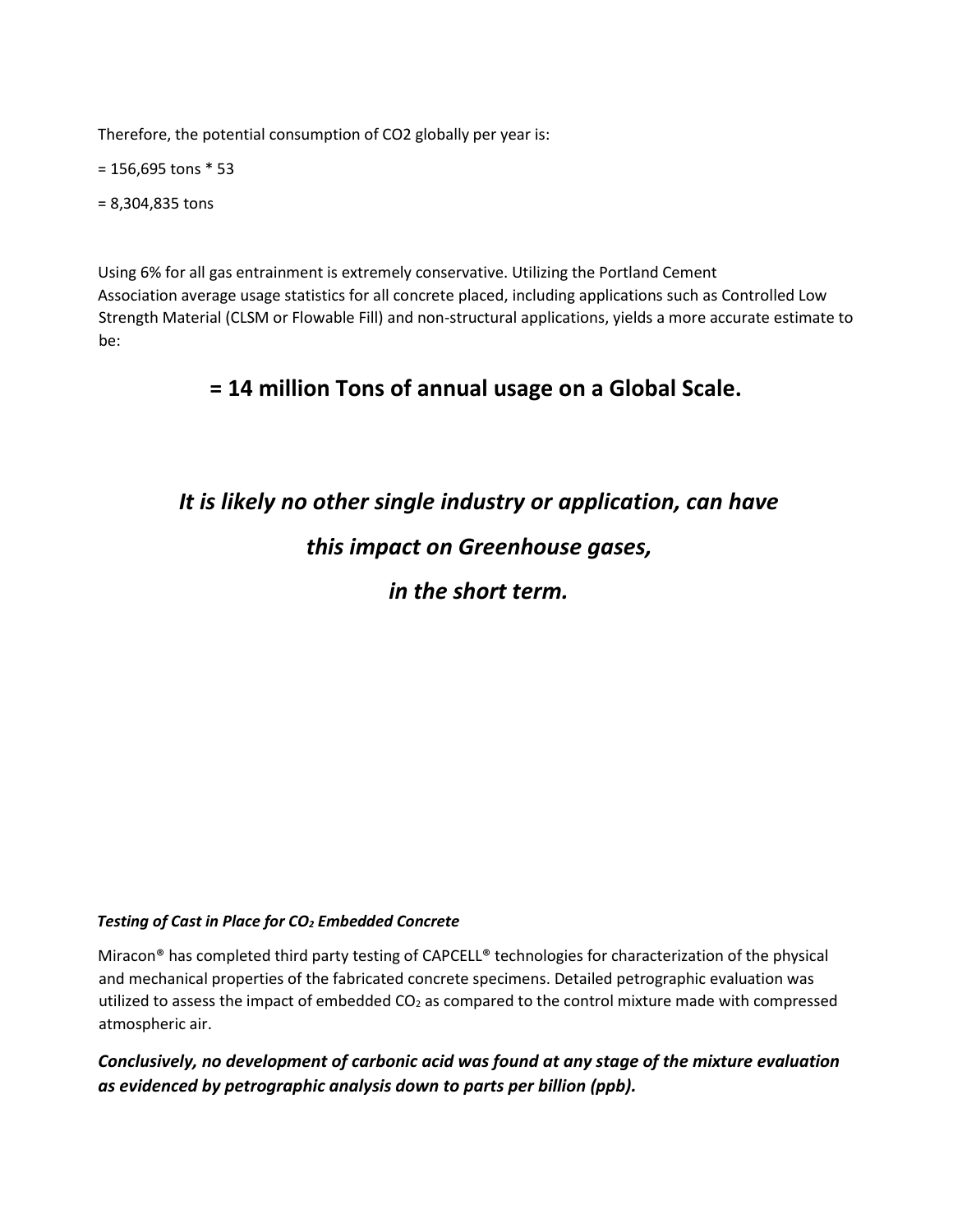#### **Concrete Test Specimens:**

# **Fractured Surfaces with application of Phenolphthalein**

Surfaces that turn pink, indicate no carbonation. Surfaces that remain their existing color (grey) indicate carbonation. Indicates no carbonation in either specimen.





Specimen Prepared with Air Entrainment Specimen Prepared with CO<sub>2</sub> Embedment

# **Microscopic Illustrations of Specimen Microstructure**

Indicates no undesirable change in material properties



**Resolution** 



Specimen Prepared with Air Entrainment Specimen Prepared with CO<sub>2</sub> Embedment Extreme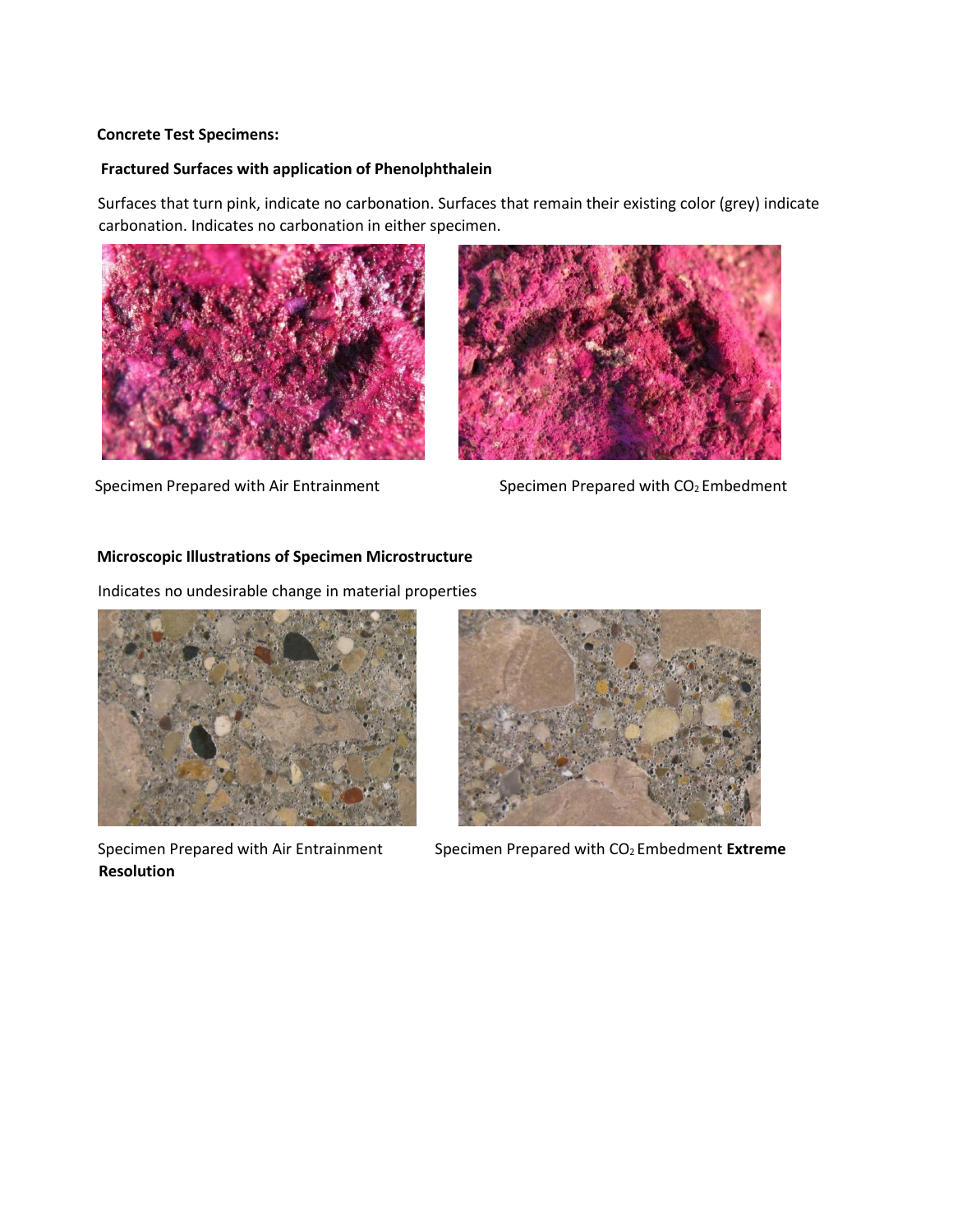Shows no evidence of carbonic acid in either specimen





Specimen Prepared with Air Entrainment Specimen Prepared with CO<sub>2</sub> Embedment

# **Conclusions from the Testing:**

- With regard to freeze thaw resistance and length change test comparison, there was no noticeable difference between the evaluated physical properties of the concrete produced with embedded  $CO<sub>2</sub>$ and the concrete produced with compressed atmospheric air.
- Thorough petrographic examination results give a strong indication that  $CO<sub>2</sub>$  introduced into the concrete produced an ideal air void microstructure similar to the air entrainment test.
- Carbonation of the concrete paste was not observed on the macro- or micro scale in any of the investigated concrete mixtures.
- Importantly, the microcell bubble spacing in the hardened concrete specimens remained the same at 0,002 inches for both the embedded  $CO<sub>2</sub>$  and the compressed atmospheric air.

# **Opportunities Utilizing CAPCELL® Technologies with CO<sup>2</sup> Embedment**

Today's infrastructure is poised for adoption of a new, disruptive technology to replace the aged and deteriorating roads and bridges. The ideal plan for the USA/world/industry would involve construction of new roads and bridges with long term, sustainable products and techniques that lower the environmental impact on our world – such as described in this paper.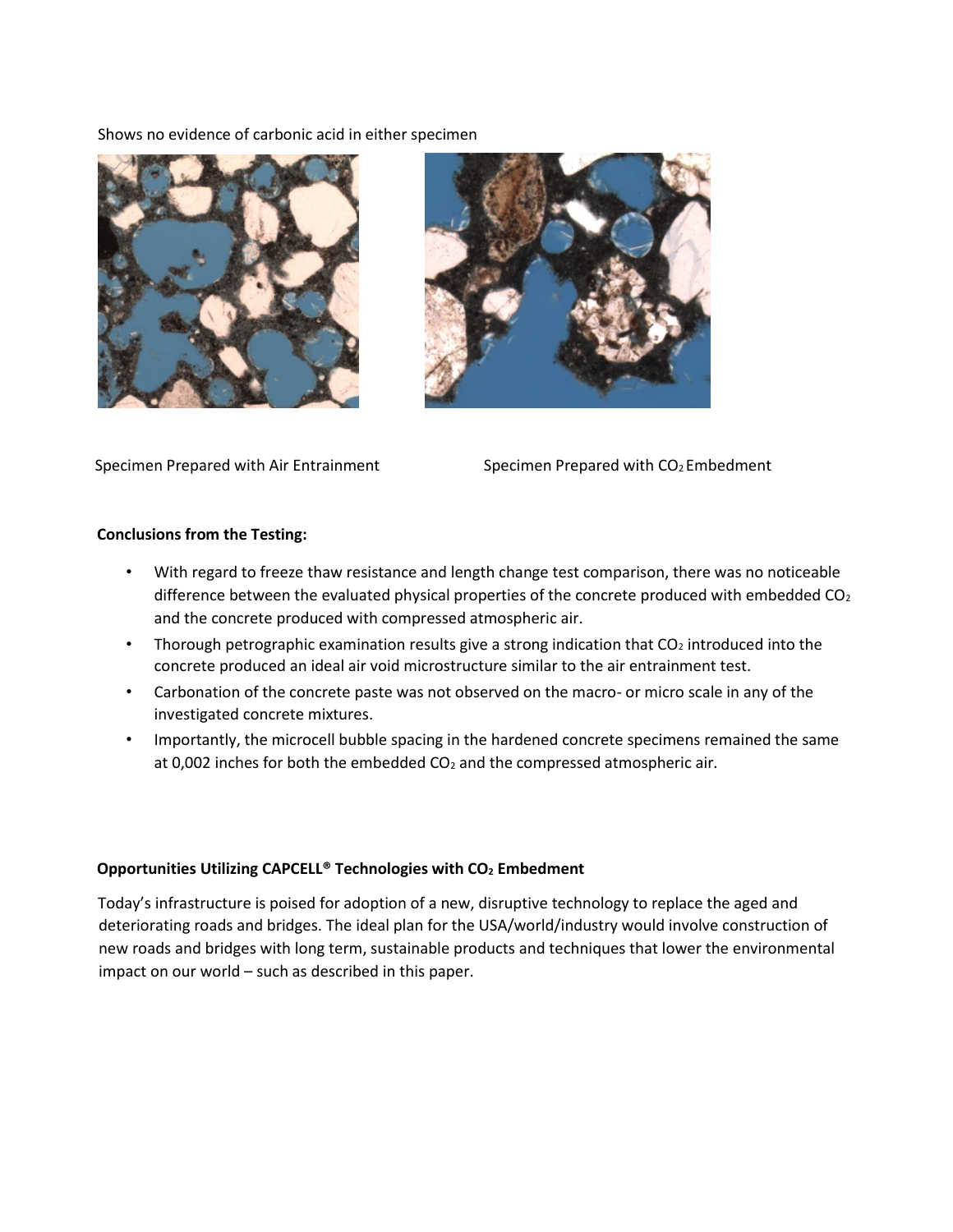As per Associated Press Sept 15, 2013:

*"analysis of 607,380 bridges in the most recent federal National Bridge Inventory showed that 65,605 were classified as "structurally deficient" and 20,808 as "fracture critical." Of those, 7,795 were both — a combination of red flags that experts say indicate significant disrepair and similar risk of collapse. These bridges carry more than 29 million drivers per day. "*

CAPCELL® technology delivers/yields an optimized, sustainable, final product. Utilizing products, equipment and techniques that are already commercially viable, CAPCELL® is an enabling system that:

- 1. Reduces carbon footprint by reducing the volume of Portland Cement per volume of concrete using gas entrainment and SCM's.
- 2. Reduces the carbon footprint by reducing the horsepower and manpower to mix and place concrete cast in place due to the thixotropic properties of the patented chemistry.
- 3. Increases the consistency of multi mix / multi truck blends for higher yield.
- 4. Increases sustainability due to its unique chemical properties, resulting in excellent bonding to rebar as well as other structural containment.
- 5. Engages in permanent, irreversible embedment of  $CO<sub>2</sub>$  using concrete as the ideal mechanism.
- 6. Replace current infrastructure technology with more sustainable, cast in place, lower GHG footprint concrete systems.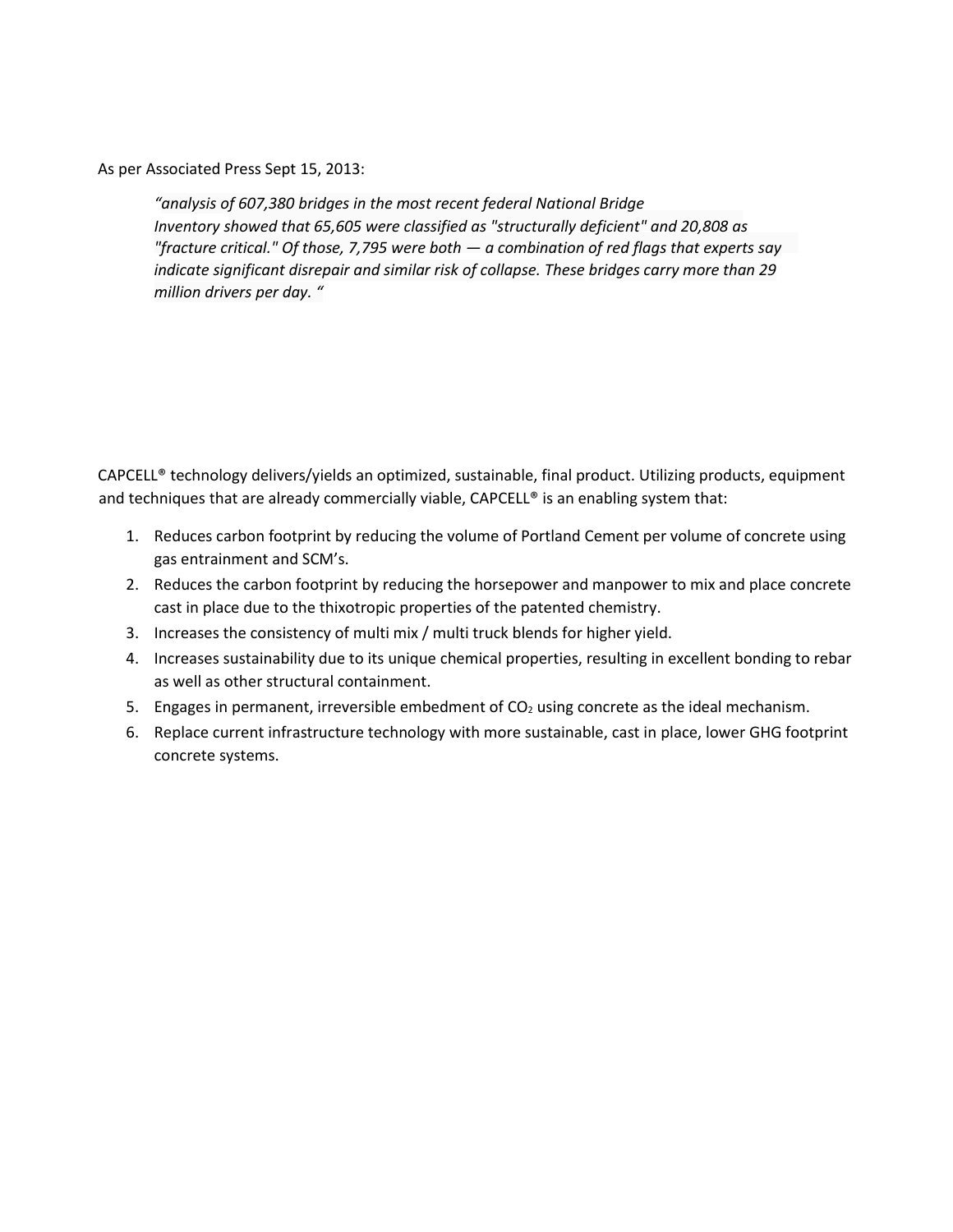*The information in this document is proprietary and confidential to the party to whom it is specifically addressed and should not be disclosed to a third party. It may not be reproduced in whole, or in part, nor may any of the information contained therein be disclosed without the prior consent of the directors of Miracon, LLC. Any form of reproduction, dissemination, copying, disclosure, modification, distribution, and/or publication of this material is strictly prohibited.*  **References:** 

- 1. Bernstein L. Bosch P. , Canziani O. , Chen Z. Christ R. et al. IPCC 2007 Climate change 2007 Synthesis Report: [https://www.ipcc.ch/pdf/assessment-report/ar4/syr/ar4\\_syr\\_full\\_report.pdf](https://www.ipcc.ch/pdf/assessment-report/ar4/syr/ar4_syr_full_report.pdf)
- 2. *<http://www.climatecentral.org/news/400-ppm-co2-february-2015-18710>*
- 3. Damassa, T., & Ge, M., & Fransen, T. (2014). The U.S. Greenhouse gas reduction target. *World Resources Institute,* 1-7.
- 4. Luthi, D., & Le Floch, M., & Bereiter, B., & Blunier, T., & Barnola, J., & Siegenthaler, U., & Raynaud, D., & Jouzel, J., Fischer, H., & Kawamura, K., & Stocker, T. (2008). High-resolution carbon dioxide concentration 650,000 – 800,000 years before present. *Nature Publishing Group,* 453, 379-382*.*
- 5. <https://www3.epa.gov/climatechange/ghgemissions/gases.html>
- 6. <http://www.nrmca.org/greenconcrete/concrete%20co2%20fact%20sheet%20june%202008.pdf>
- 7. Pachaun, R.K., & Reisinger, A (Eds.) & IPCC, Genva, Switzerland. (2007). Climate Change 2007: Synthesis Report. *Intergovernmental Panel on Climate Change*, 1-104.
- 8. Dlugokencky, Ed, & Tans, Pieter. (2012). Trends in atmospheric carbon dioxide. *NOAA/ESRL.*  Retrieved fr[om http://www.esrl.noaa.gov/gmd/ccgg/trends/.](http://www.esrl.noaa.gov/gmd/ccgg/trends/)
- 9. Baumert, K.A., & Herzog, T., & Pershing, J. (2005). Navigating the numbers Greenhouse gas data and international climate policy. *World Resources Institute,* 1-132. ISBN 1-56973-599-9.
- 10. Regulatory initiatives. (2016). *EPA United States Environmental Protection Agency.* Retrieved from [http://www3.epa.gov/climatechange/EPAactivities/regulatory-initiatives.html.](http://www3.epa.gov/climatechange/EPAactivities/regulatory-initiatives.html)
- 11. Climate change the science. (2016). *World Nuclear Association.* Retrieved fr[om](http://world-nuclear.org/information-library/energy-and-the-environment/climate-change-the-science.aspx)  [http://worldnuclear.org/information-library/energy-and-the-environment/climate-change-the-science.aspx.](http://world-nuclear.org/information-library/energy-and-the-environment/climate-change-the-science.aspx)